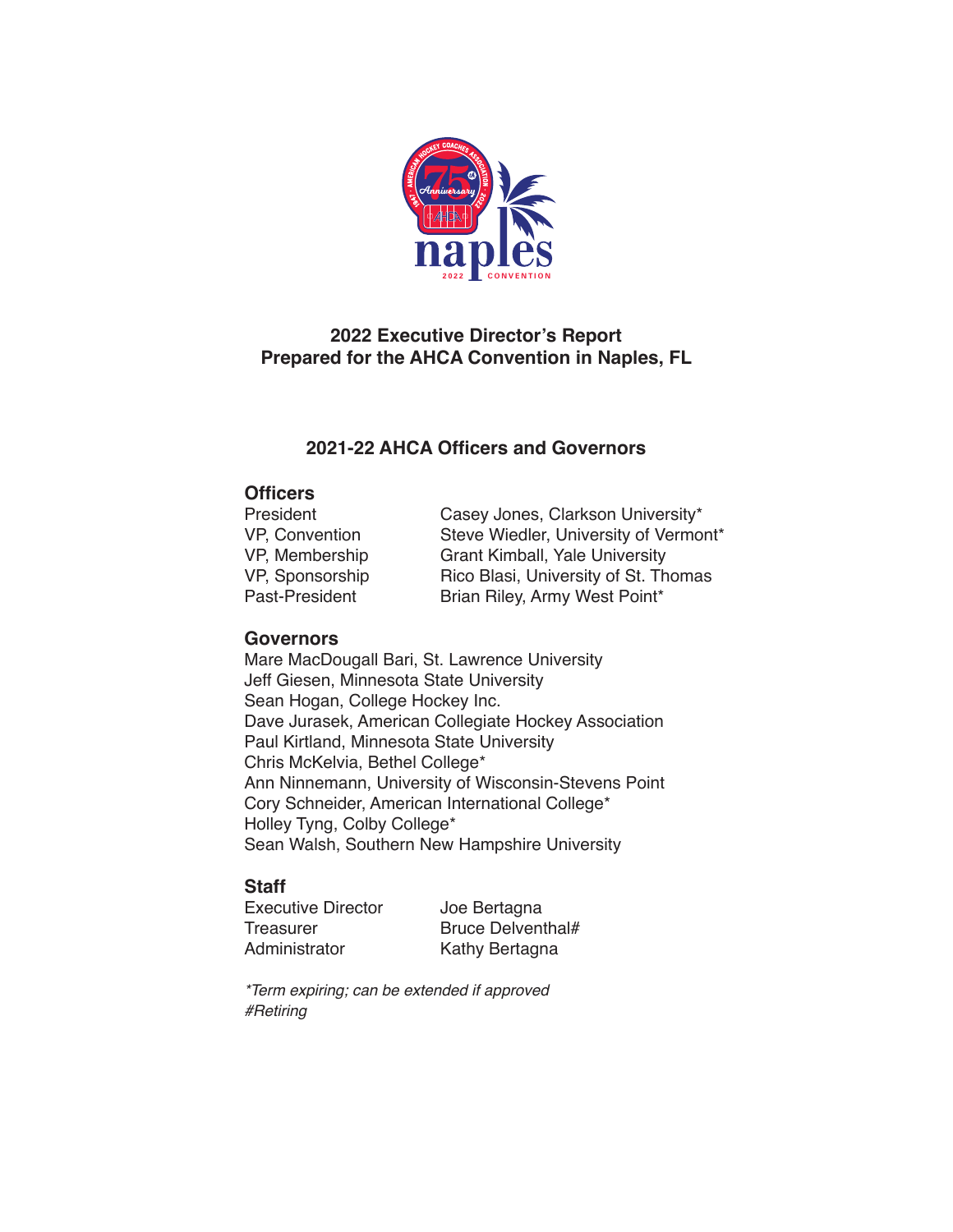

### **2022 Executive Director's Report Prepared for the AHCA Convention in Naples, FL**

#### **OVERVIEW**

The Executive Director position was created in 1991 and I have served in that role since that time. In the absence of an AHCA Convention since 2019, the work has changed slightly but the primary responsibilities of the job remain the same.

#### **INTERNAL DUTIES**

Internally, the Executive Director oversees a number of areas while serving to link others within the Association to each other. Among those areas where I play a direct role:

• **Membership:** Coordinating with my wife who serves as the membership administrator. (See 2022 Membership Breakdown on Page Two.)

• **Communications**: This includes working with Touchpoint Media editing the newsletter "Stops & Starts," five times a year, as well as producing a coaches directory. This also covers approximately 20 press releases on our many awards that we give out annually.

• **Awards #1**: I work with the Awards Committee and have shared duties with Bruce Delventhal as the contacts with World Trophy. the primary source of our awards.

• **Awards #2**: I also oversee the creation, mailing and storage of All American certificates and I create and deliver the certificates associated with the AHCA/Krampade Academic All Stars.

• **Regular Zoom Calls**: The various coaching groups within the AHCA (Men's DI and DII-III and Women's DI and DIII) have been scheduling regular calls to keep the body updated. I coordinate the communication of these calls both internally andwith outside participants.

• **Working With AHCA Board**: I arrange monthly calls and keep/maintain minutes. I work closely with the President and the Treasurer all year.

• **FIle and Historical Storage**: I maintain a storage shed near my home with historical records of the Association, including but not limited to past All-American certificates.

#### **EXTERNAL DUTIES**

The Executive Director serves as the liaison from the AHCA to a variety of groups, including but not limited to:

**The NCAA**: I continue to coordinate the exchange of information with the NCAA and their staff liaisons to ice hockey. This happens most directly around the Convention but there are other times during the year where the NCAA reaches out to us. I also assist the Hockey Commissioners Association when it seeks new NCAA legislation or to explain new devlopments within the NCAA that the body should know. Also, around the Frozen Four events, I help promote AHCA awards by having them formally announced during each of the championships. This includes working at "Friday Night at the Frozen Four," where the AHCA/CCM All-Americans are announced via video.

**The Hockey Commissioners Association**: The Division I conferences meet regularly via Zoom calls and I have been retained as their secretary-treasurer, which allows me to bring the HCA and the AHCA together.

**College Hockey Inc.**: This is the marketing arm of Division I men's hockey, funded by a grant from the NHL, administered through USA Hockey. While not a frequent occurrence, I do work with the CHI staff when appropriate.

USA Hockey: I serve on the USA Hockey Board of Directors and I assist the AHCA Treasurer in filing for an annual grant from the USA Hockey Foundation. I also do a weekly poll for men'sand women's hockey through USA Hockey that appears in *USA Today.*

**Hockey Coaches Care**: I sit on the committee that awards HCC grants.

**The National Hockey League, The NHL Coaches Association and Other College Coaches Associations**: These groups do not take up a great deal of time but I do interact with them on behalf of the AHCA, notably the other coaches associations.